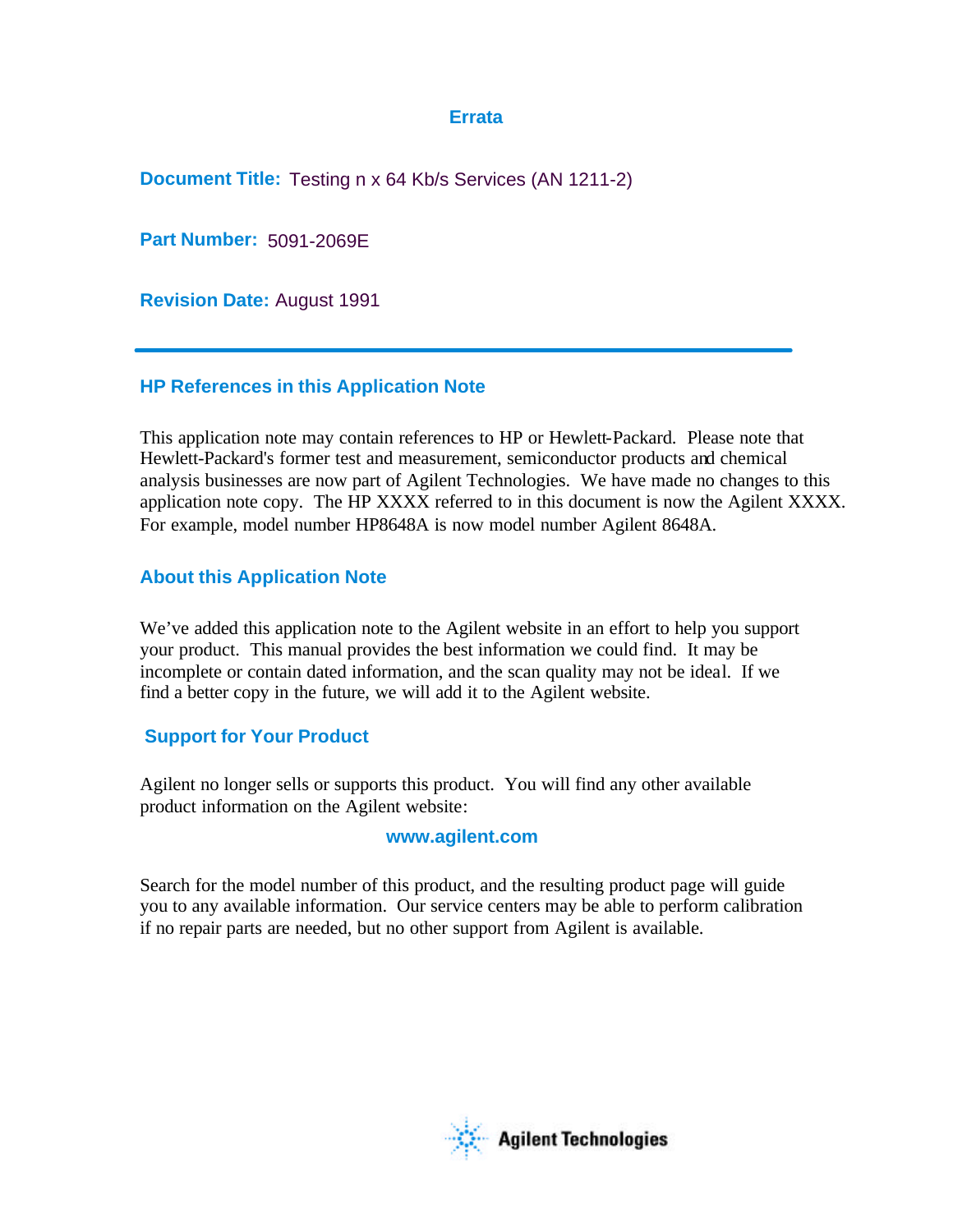

# **Testing n x 64 kb/s services**



**Application Note 1211-2**

384kb/s

**NOKE** 

-----

 $1\stackrel{E}{t}$  SIMGLE]

64kb/s

ALARM GENERATION<br>ERROR ADD [ ]

704kb/:

STATUS:

 $E$  DIT

⊕Mb⁄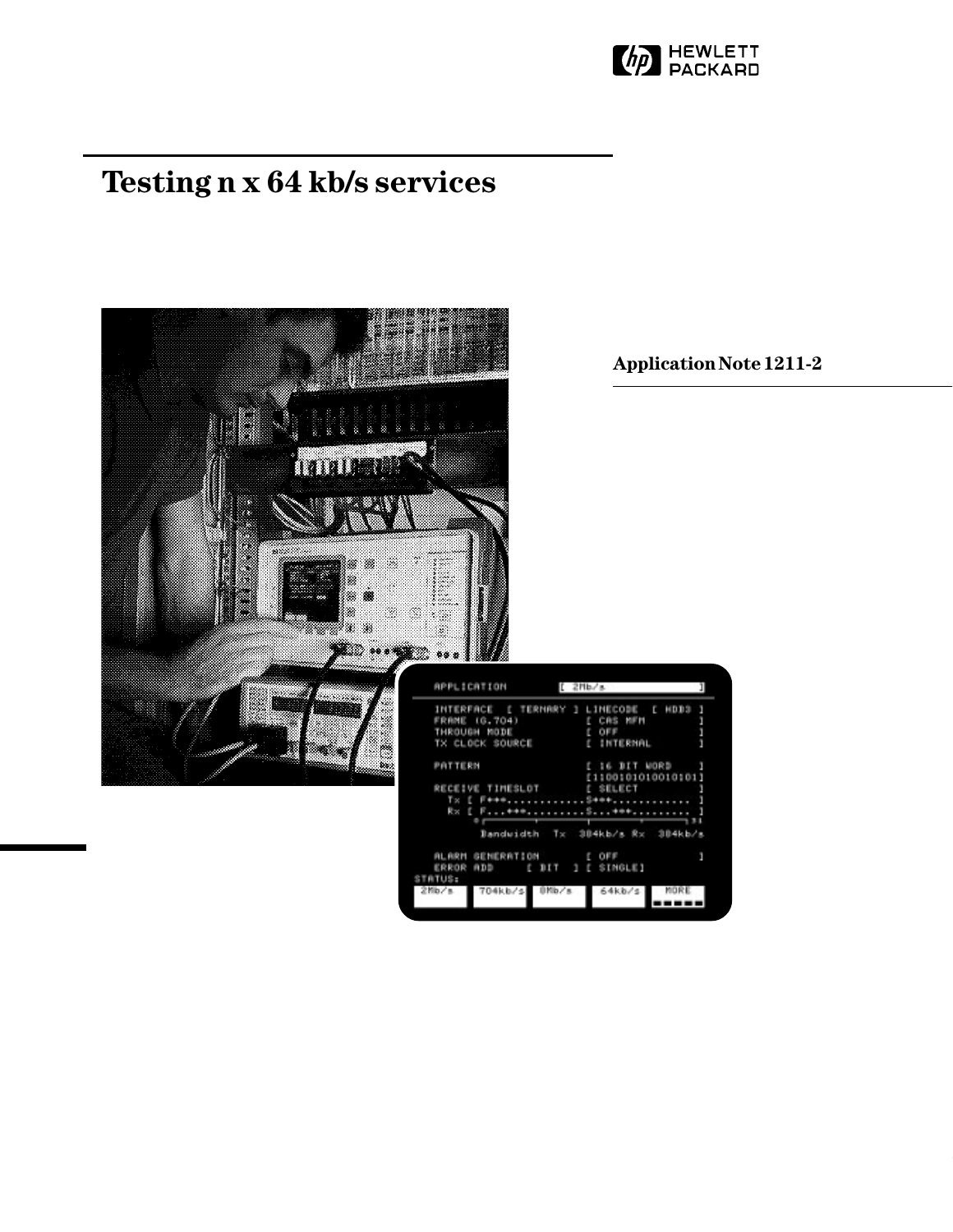

videoconference, LAN interconnection, and high-speed computer links usually require a bandwidth greater than 64 kb/s, but maybe less than the full 2 Mb/s, for example, 384 kb/s. These wideband signals can be sent in a 30-channel 2 Mb/s frame by "sharing" the signal between several "aggregated" 64 kb/s channels. According to CCITT recommendation G.704, the n x 64 kb/s signal is accom-modated in "n" contiguous time-slots, omitting TS16, and with each timeslot taking consecutive octets of the traffic signal. If the remaining timeslots are unused for traffic, they should be filled with all 1s. Of course, more than one n x 64 kb/s signal may be carried in the 2 Mb/s frame, depending on the bandwidth.

**n x 64 kb/s traffic**

In practice, it is not necessary to use contiguous timeslots provided they are filled in an agreed sequence and demultiplexed sequentially at the far end. An example of a non-contiguous plan is the recommendation for five 384 kb/s channels (six timeslots each) given in CCITT G.735:

 $1-2-3+17-18-19$ ,  $4-5-6+20-21-22$  and so on.

The most critical factor when using n x 64 kb/s aggregate channels is to ensure all equipment is configured for the same sequence of timeslots. Furthermore, the integrity of this sequence must be maintained, particularly if the signal passes through switching equipment.

You need to know that each timeslot is delayed by the same amount, and that timeslots have not been interchanged by a switch. When problems occur, you need to identify the position of a received timeslot for a known transmit timeslot.

Conventional PRBS tests at leased line rates of 64 kb/s, 704 kb/s and 2 Mb/s are well understood. However, when framing at 2 Mb/s or 704 kb/s is added, the value of the test can be enhanced.

For example using a test set like the Hewlett-Packard 37722A digital telecom analyzer or the HP 37732A telecom/datacom analyzer, a multiplexer can be stimulated with a 64 kb/s signal and a check made in the appropriate timeslot of the outgoing 2 Mb/s stream. Similarly, you can send a PRBS test signal in one or more

64 kb/s timeslots, and check for timeslot integrity at the output of a crossconnect switch.

## **Tests on n x 64 kb/s circuits**

When testing n x 64 kb/s circuits, the foremost requirement is to check the integrity of a wideband signal spread across several timeslots that make up an aggregate channel.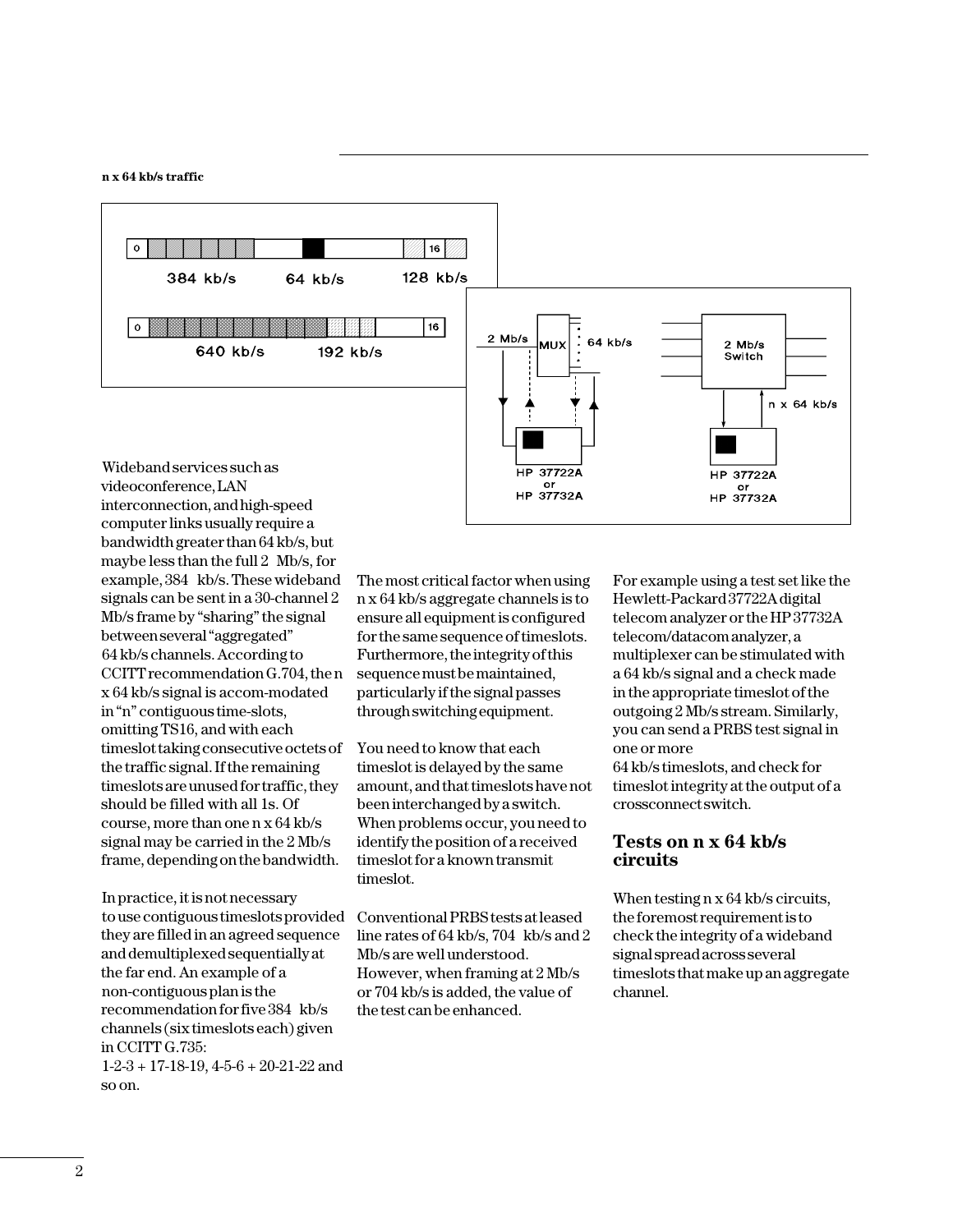## **Two ways to test n x 64 kb/s**



| APPLICATION                                                                                                                                                                                                                          | $L$ 2Hb/s                       |   |
|--------------------------------------------------------------------------------------------------------------------------------------------------------------------------------------------------------------------------------------|---------------------------------|---|
| INTERFACE ( TERNARY ) LINECOSE ( HSSS                                                                                                                                                                                                |                                 |   |
| FRAME (8,704) [ CAS MFM                                                                                                                                                                                                              |                                 |   |
| THROUGH MODE                                                                                                                                                                                                                         | L OFF.                          |   |
| TX CLOCK SOURCE                                                                                                                                                                                                                      | I INTERNAL                      |   |
| PATTERN                                                                                                                                                                                                                              | [ 16 BIT MORE ]                 |   |
|                                                                                                                                                                                                                                      | [1100101010010101]              |   |
| RECEIVE TIMESLOT I SELECT                                                                                                                                                                                                            |                                 |   |
|                                                                                                                                                                                                                                      |                                 |   |
|                                                                                                                                                                                                                                      |                                 |   |
| <u>Of the company's company's company's company's company's company's company's company's company's company's company's company's company's company's company's company's company's company's company's company's company's comp</u> |                                 |   |
|                                                                                                                                                                                                                                      | Banduidth Tx 394kb/s Rx 394kb/s |   |
| ALARM GENERATION . [ OFF                                                                                                                                                                                                             |                                 | л |
| ERROR NOD   SIT     SINGLE]                                                                                                                                                                                                          |                                 |   |
| STATUS:                                                                                                                                                                                                                              |                                 |   |
| 2Mb/s 704kb/s 8Mb/s                                                                                                                                                                                                                  | 64kb/s MORE                     |   |
|                                                                                                                                                                                                                                      |                                 |   |

Some network equipment may treat the individual 64 kb/s channels as independent entities, switching them to different timeslot positions or even rerouting them through different paths. If this happens, the multiple timeslots of the n x 64 kb/s signal will not arrive at the destination in the right sequence, and some could be missing altogether. It will be difficult or impossible to reconstruct the wideband signal.

At present there is little or no switching in digital leased lines, but this might increase in the future with greater use of virtual private networks and ISDN.

To test an n x 64 kb/s channel, you can inject a separate PRBS pattern in each allocated timeslot, and check for continuity and error-free reception at the far-end on a channel-by-channel basis (method 1 above). However, it is more realistic to "spread" a single PRBS across the sequence of timeslots allocated to the wideband channel just as the live signal would (method 2 above). In this approach, the first octet of the PRBS would go to the first timeslot, the second octet to the second timeslot in the plan, and so on. The unused timeslots are usually filled with all 1s, though a PRBS such as 26 -1 can also be used.

For the wideband signal to be received without error at the far end, not only would the timeslot allocations have to be maintained, but the timeslots would also need to arrive in the right sequence. The integrity of the n x 64 kb/s would thus be proved. The second method is the one used in the HP 37722A and 37732A.

If a timeslot has been misplaced, then you would need to send an identifiable pattern (an 8-bit word, for example) in each timeslot and search for it at the receive end.

When doing a "loop-back" test at n x 64 kb/s, it is possible that the return path may use a different timeslot allocation. In this case, the test set would need to have independent settings of transmitter and receiver timeslots. The HP 37722A and 37732A have this facility. The above shows the setup for transmission of a 384 kb/s channel in timeslots 1, 2, 3 and 17, 18, 19, and reception in timeslots 4, 5, 6 and 20, 21, 22, as in CCITT recommendation G.735.

## **Drop and insert**

One final application of a framed 2 Mb/s test set capable of "throughdata" mode is to drop and insert single or multiple 64 kb/s test channels while the remaining channels carry revenue-earning traffic. This requires the test set to be placed in-circuit with the 2 Mb/s line.

A much more detailed analysis is then possible on one or more 64 kb/ s channels while still providing a partial service. Again, the HP 37722A and 37732A have this capability.